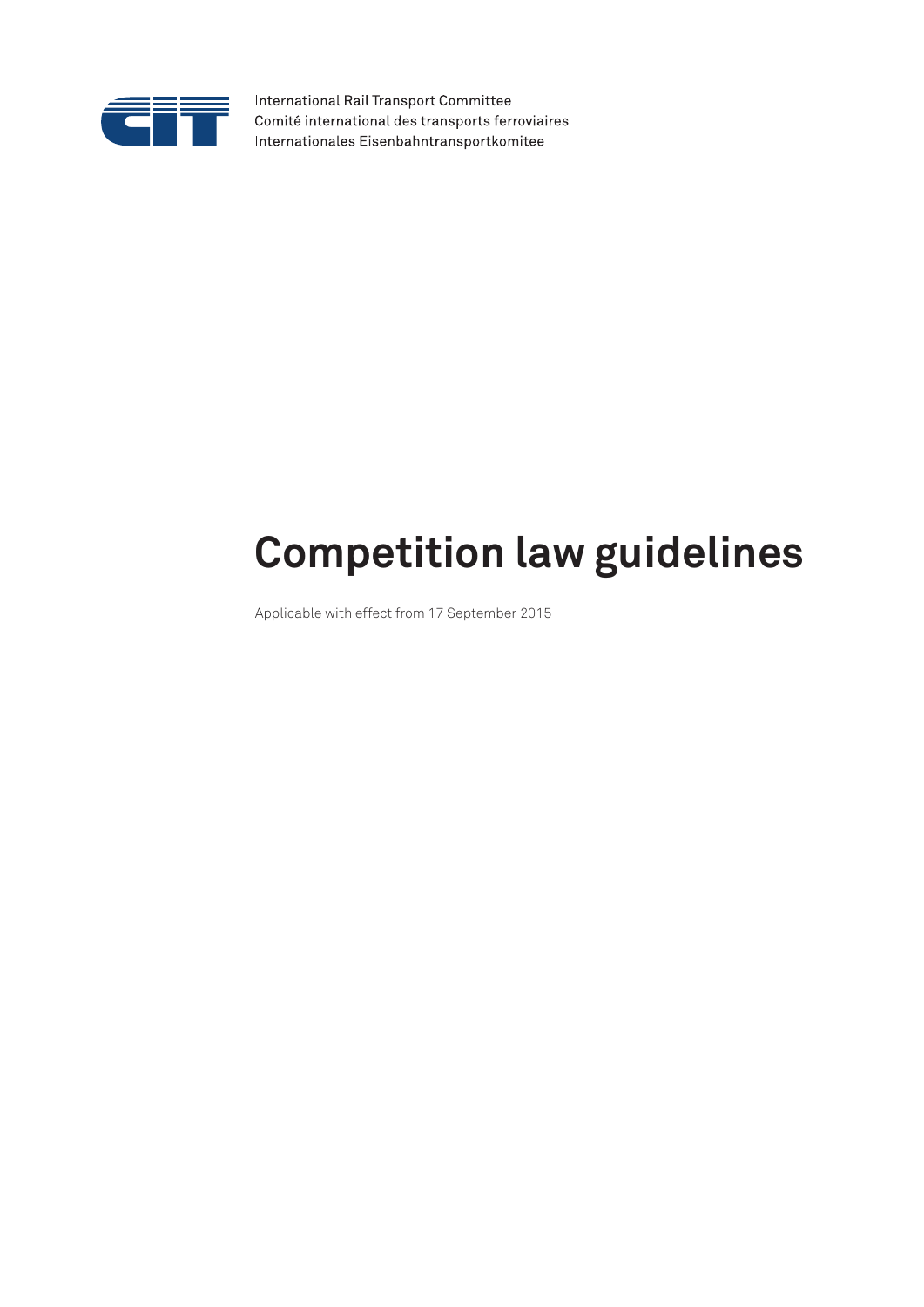

# **1 Purpose**

These guidelines aim to make sure that the CIT and its Members act in conformity with competition law when working for the association. The guidelines are aimed at the staff of the General Secretariat and members of the CIT's bodies.

It is the responsibility of the member companies to train their staff (e.g. through compliance programmes) to observe competition law and to require them to do so.

These guidelines are not exhaustive and do not relieve the user of obligation to clarify potential anti-competitive behaviour in individual cases.

# **2 Basic principles**

The CIT is an association of about 200 rail and shipping companies. The association implements international rail transport law, in particular COTIF and EU law, at the level of the railway undertakings.

To this end, the CIT maintains documents and instruments for international rail traffic and standardises contractual relationships between customers, carriers and infrastructure managers. CIT publications are to be understood as technical rules within the meaning of Council Regulation (EC) 169/2009 applying rules of competition to transport by rail, road and inland waterway, and are thus deemed admissible. CIT products do not touch upon issues relevant to competition law such as prices, customers, territories, or other relevant but not publicly accessible information, data etc.

The CIT represents the interests of railway undertakings towards the legislature, authorities and other organisations, and ensures that its members are provided with information, training and legal advice in a professional and timely manner.

The CIT is committed to free and fair competition and unequivocally promotes adherence to the rules of competition.

# **3 Code of conduct for CIT meetings**

3.1 The General Secretariat CIT ensures that there is an agenda for each meeting and that this does not contain any topics that are questionable from an antitrust point of view.

This applies, in particular, to the following subjects, which competition law precludes:

- Price fixing
- Fixing of conditions
- Market allocation (territories, customer, quotas)
- Joint marketing of products / services
- Exchange of market-related information
- Disproportionate obstruction of competitors' entry to the market
- Agreements concerning calls to tender
- 3.2 If the chair of the meeting finds that topics that are questionable from an antitrust point of view are being discussed, s/he shall immediately take the necessary measures to prevent infringements of antitrust law.
- 3.3 If a participant in the meeting finds that topics that are questionable from an antitrust point of view are being discussed, s/he shall immediately inform the chair. The chair shall take the necessary measures to prevent infringements of antitrust law without delay.
- 3.4 Practices for which competition law is potentially relevant should be clarified in advance by a competent body to confirm their legal admissibility.
- 3.5 The GS CIT shall produce minutes for each meeting. The meeting participants shall have the opportunity to check that the minutes have rendered the meeting and its resolutions correctly. They shall inform the GS CIT within the set deadlines of any incomplete or incorrect minutes.